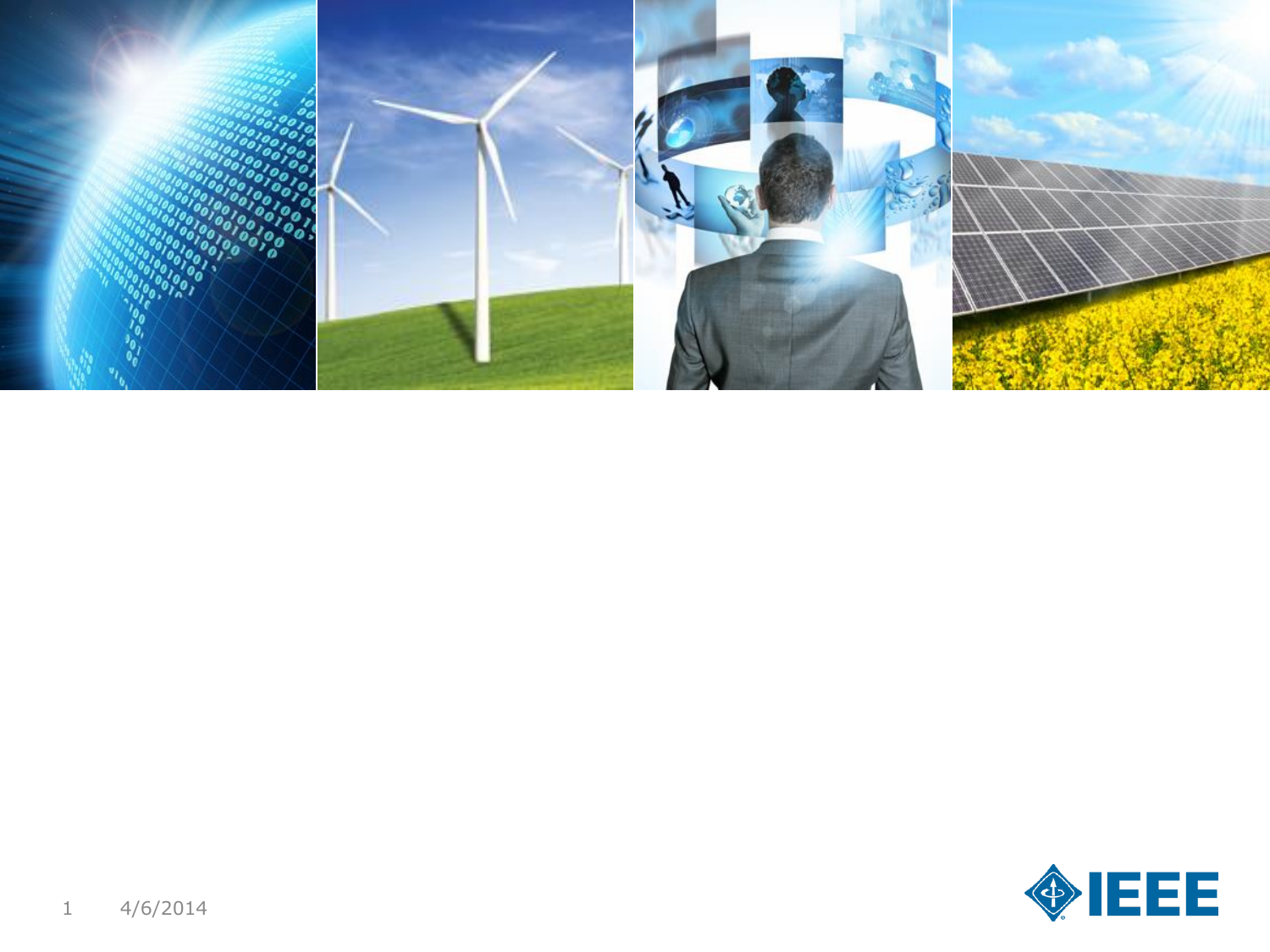#### 2 4/6/2014

### **Professional Biography**

#### *Employed at IBM's T.J. Watson Research Center 1978-2013*

- *Program Director for IBM's Blue Gene Watson supercomputer center*
- *Department Manager, Visual Technologies*
	- *data visualization, 3D graphics, image processing*
- *Manager, Image Library Applications* 
	- **digital libraries, with high-quality imaging and digital rights management, often** for web sites of cultural institutions; the National Gallery of Art (USA), the *Vatican Library, the State Hermitage Museum, the Egyptian Museum in Cairo*
- *Manager, Signal Processing Applications*
	- *signal processing theory, applications, hardware*
- *PhD in EECS from Princeton*
- *Employed at CTEC - an operating telephone company*
- *BSEE from Rutgers*
- *IEEE Fellow*
- *over 60 papers*
- *over 25 patents*



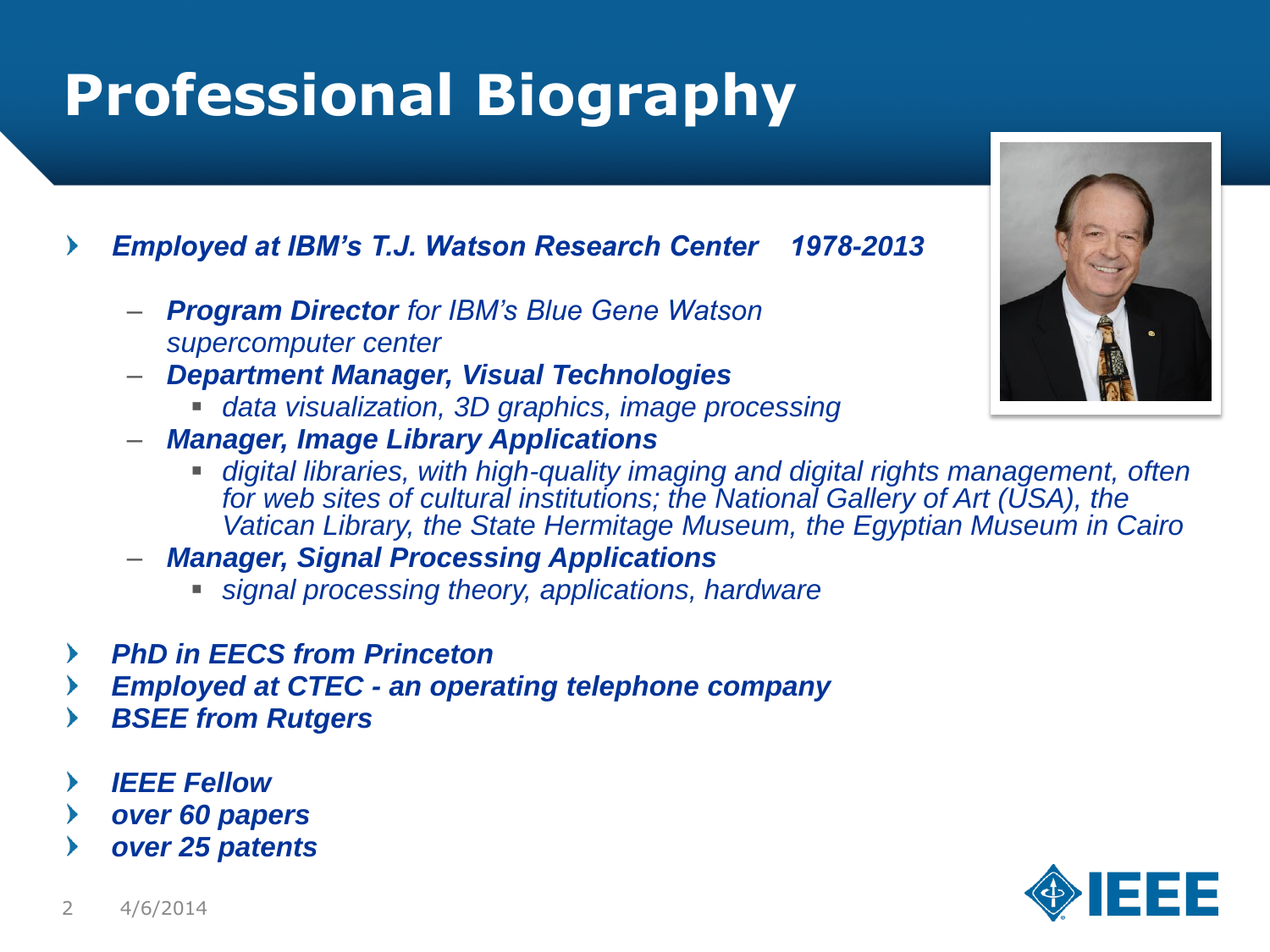### **Professional Biography**

### *the Vatican Library project*

- *Project began in 1993*
- *Goal: to investigate whether digital images, distributed through the Internet, could serve as source materials for scholarly research*
- *Team: includes the Vatican Library, the*   $\blacktriangleright$ *Pontifical Catholic University of Rio, IBM, and Case Western Reserve*
- *A scholarly user community*
- *Accomplishments*
	- *first significant collection on the web; 20,000 high-res images online in 1995; 50,000 highres images eventually online*



#### *the State Hermitage Museum project*

ma. Italy. Fifteenth century

v loc any/exhibits/vatican/images/nature04 in

- *web site and multimedia education center*
- *"best of the web" award*

#### *the Eternal Egypt project*

- *with Egyptian Museum in Cairo, CULTNAT, others*
- *web site with 3D objects*



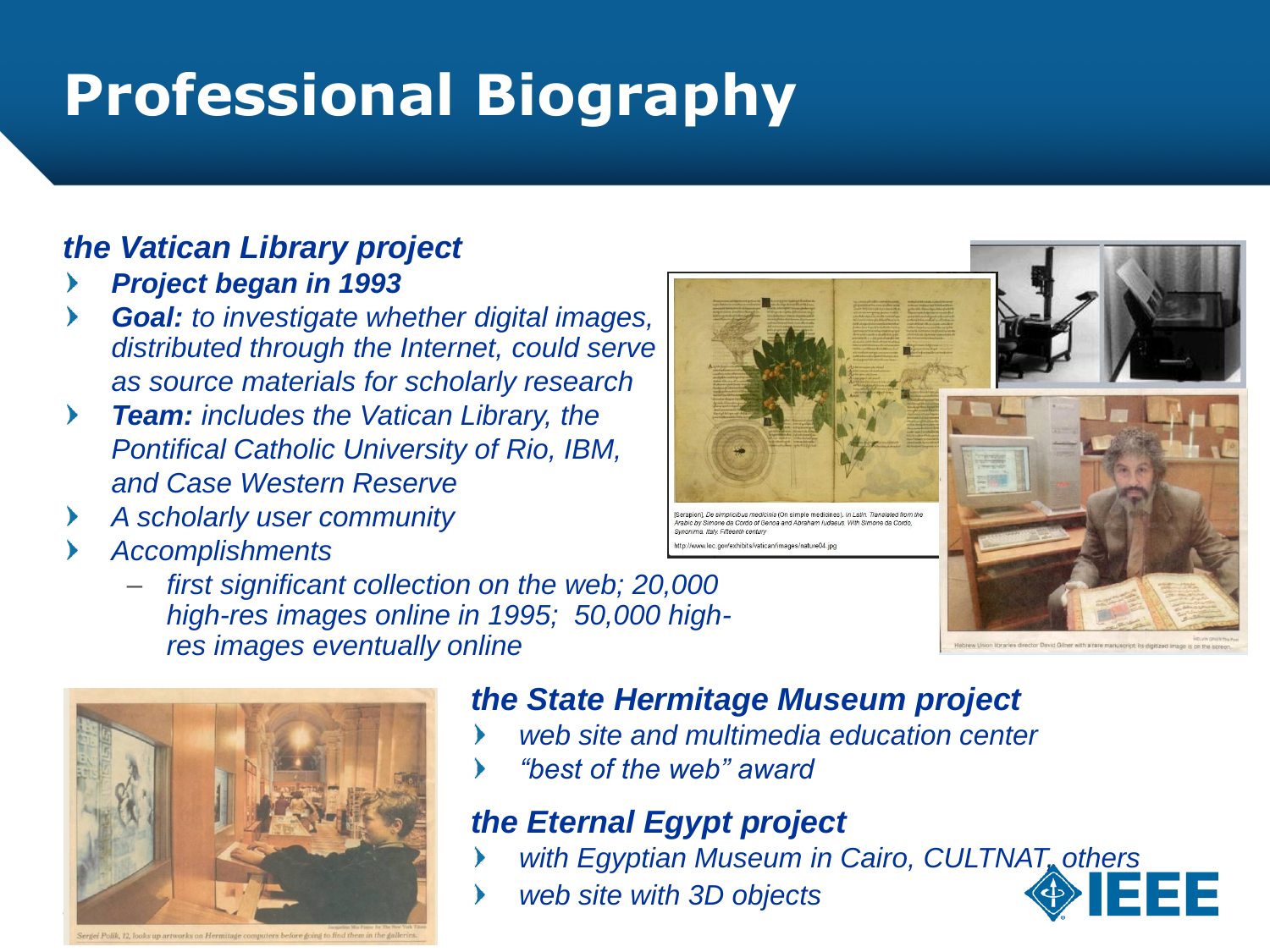# **Selected IEEE Activities**

- *VP of Technical Activities 2012 / IEEE BoD*  $\blacktriangleright$
- $\blacktriangleright$ *Division IX Director 2008-09 / member IEEE TAB / IEEE BoD*
- *Pres. of IEEE Signal Processing Soc. 2004-05 / member IEEE TAB*

#### *Finance*  $\blacktriangleright$

- *Finance Chair ICIP95, VP Finance for SPS - a financially-sound society*
- *IEEE Audit Committee, IEEE Insurance Committee, IEEE Investment Committee, IEEE Marketing and Sales, IEEE Employee Benefits and Compensation (Chair)*

#### *Publications*

- *helped create IEEE Trans. on Info. Forensics and Security; helped add language processing to scope of – IEEE Trans. Audio, Speech and Language Processing*
- *Charter EIC, IEEE Technical Community Spotlight – a new every-member publication*
- *Conferences*  $\blacktriangleright$ 
	- *Finance Chair of ICIP95, Tech Co-chair of 1984 DSP workshop, SPS Conf. Board*
- $\blacktriangleright$ *Membership*
	- *Membership Development Committee, Alternate Membership Models Ad Hoc(s), Membership Models Ad Hoc, MGA SDEA*
- *Strategy*  $\blacktriangleright$ 
	- *as SPS's P-E, developed interlocks between SPS' LRP and operations*
	- *As TAB VP, initiated TAB Long Range Planning … new Mission and Vision statements resulted with focus on technology-centric worldwide communities*
	- *TAB Strategic Planning (Chair), IEEE NIC; TAB Awareness and Branding Ad Hoc (Chair)*

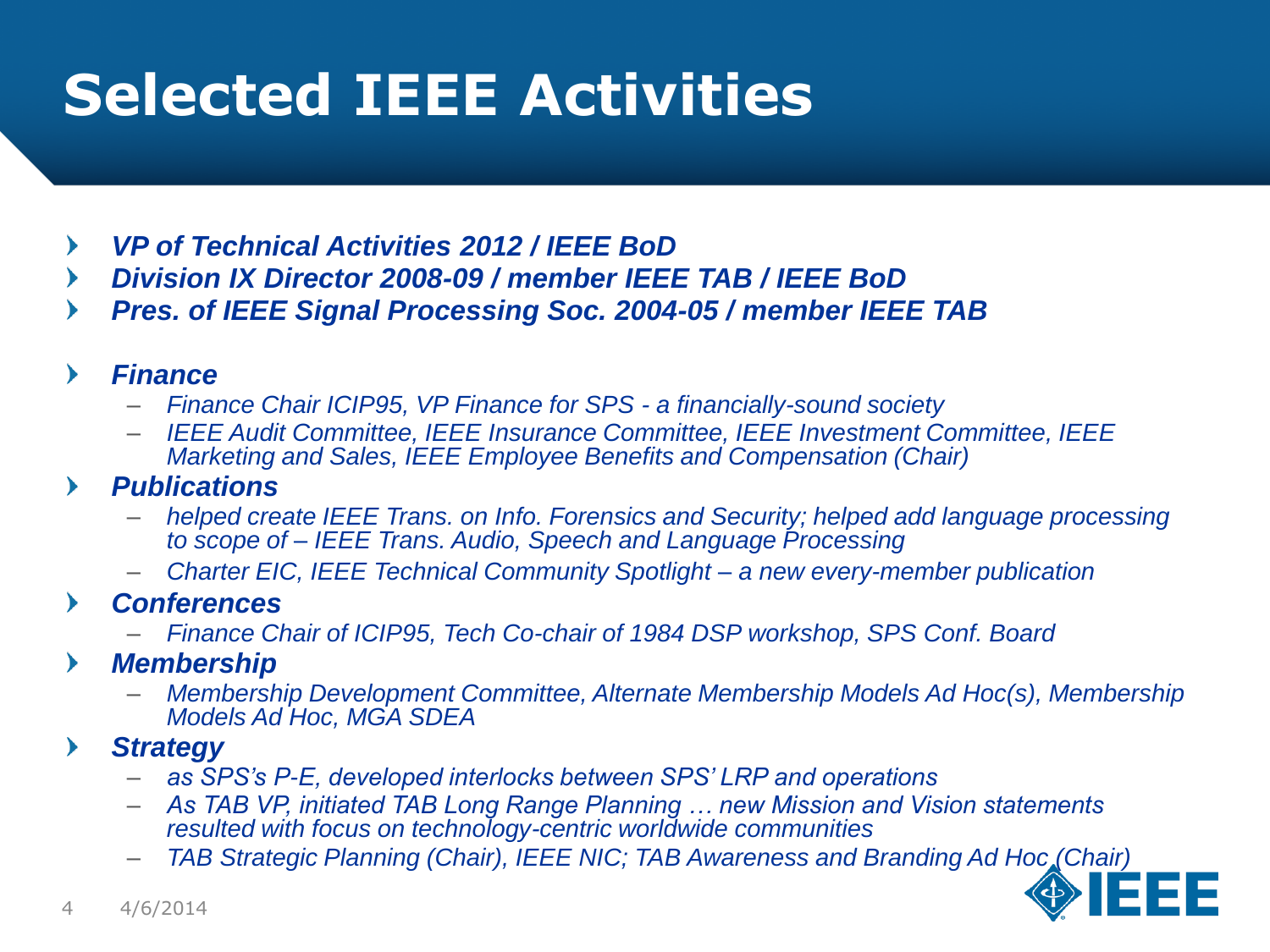# **My focus if elected**

### *Strengthening IEEE technical communities*

*By technical communities, I mean teams of colleagues working together to advance a common interest, which might be a technology, regional meetings, a publication, a conference, a standard, an educational activity, a humanitarian project – or one of many others.*

*All IEEE OUs rely on the work of their technical communities to fulfill their mission and the IEEE mission* 

*Participating in IEEE technical communities delivers great value to the community members, including personal and professional growth.*

*Some audiences are of special interest* 

- *Industrial employees/practitioners*
- *Young professionals*
- *Author/Researchers*
- *Tech Professionals in emerging economies*

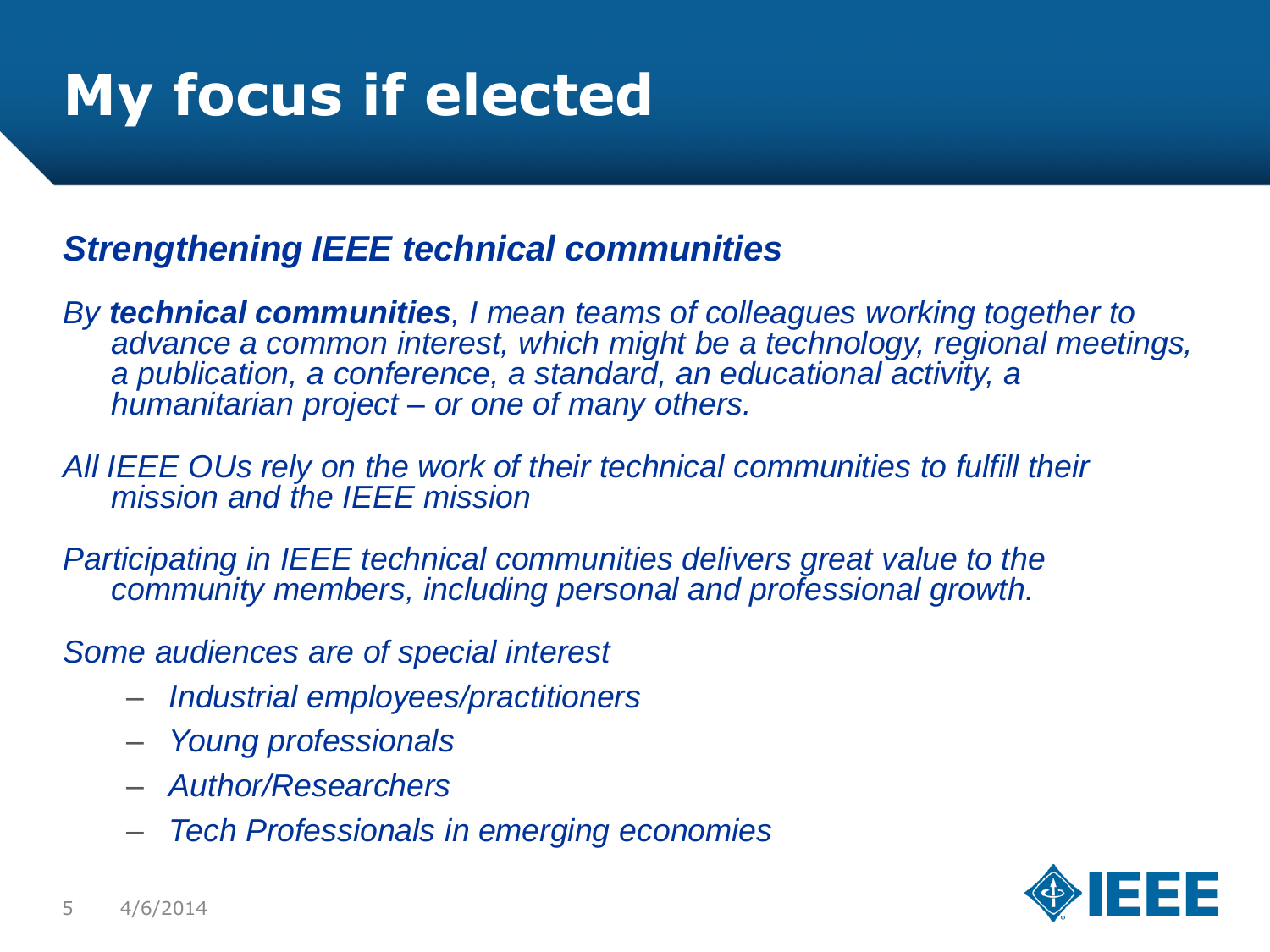# **My focus if elected**

### *Strengthening IEEE communities – some envisioned efforts*

- *1. Expand emerging technology efforts* 
	- *Increase their availability, especially beyond Technical Activities*
	- *To better serve industrial employees and early-career members*
- *2. Develop a strong set of Professional Productivity and Collaboration Tools* 
	- *Collaboration tools for better community organization & management*
	- *Nurture participant interactions which provide so much value*
	- *More nimble operation to expand community participation*
		- *Communities may be pre-populated or populated by self sign-up*
		- *Communities may be member-only or open to nonmembers*
	- *Expanded IEEE use of Social Media – which also better serves early career members*
	- *Better authoring/researcher support tools - to bind our author community to us*

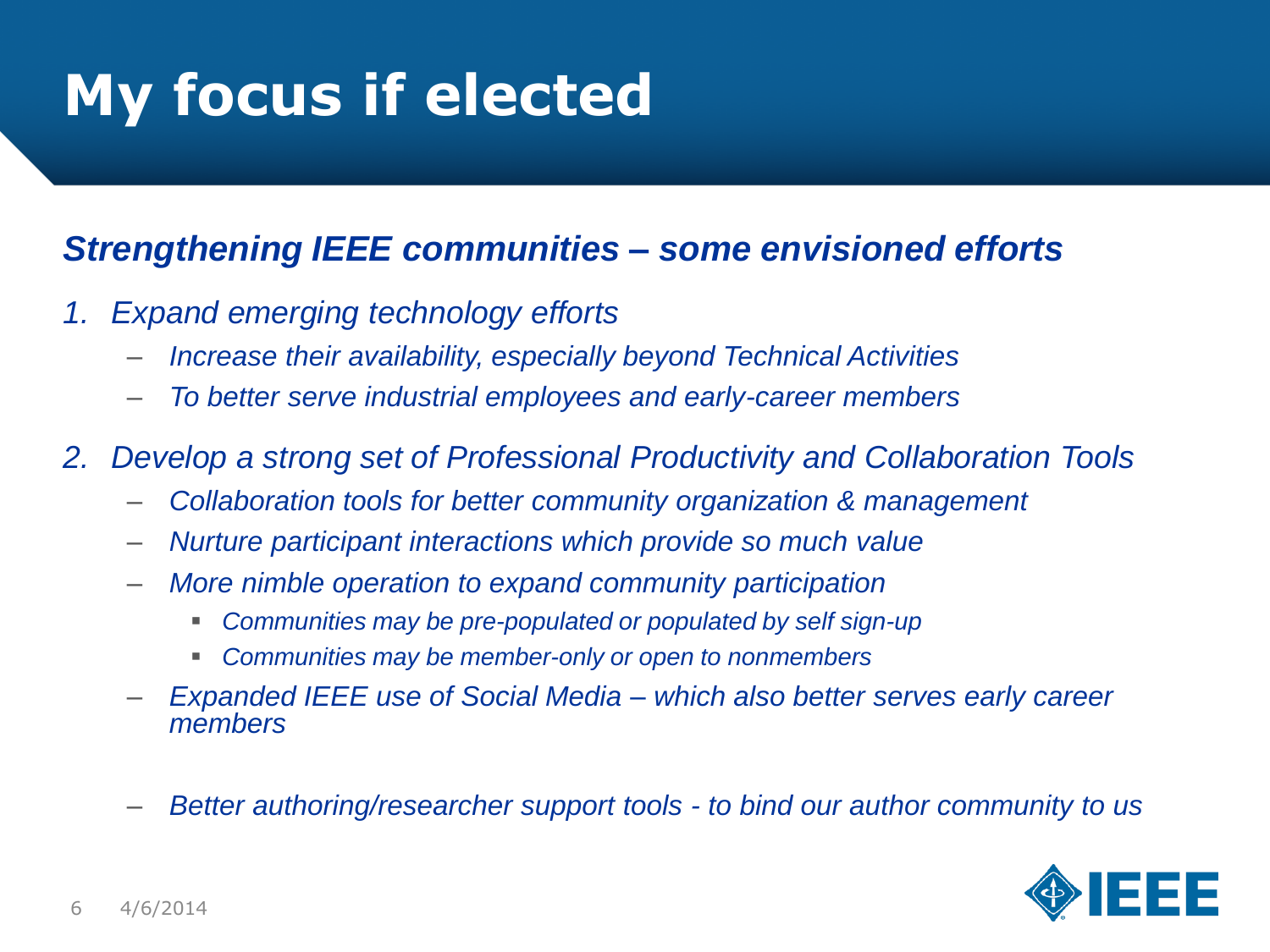# **My focus if elected**

### *Strengthening IEEE communities – some envisioned efforts*

- *3. Enhance our magazines and newsletters*
	- *More focus on technical content of industrial interest*
	- *Greater interactivity*
	- *Supplemental materials*
- *4. Expand our humanitarian efforts*
- *5. Develop crisper value propositions for important audiences*

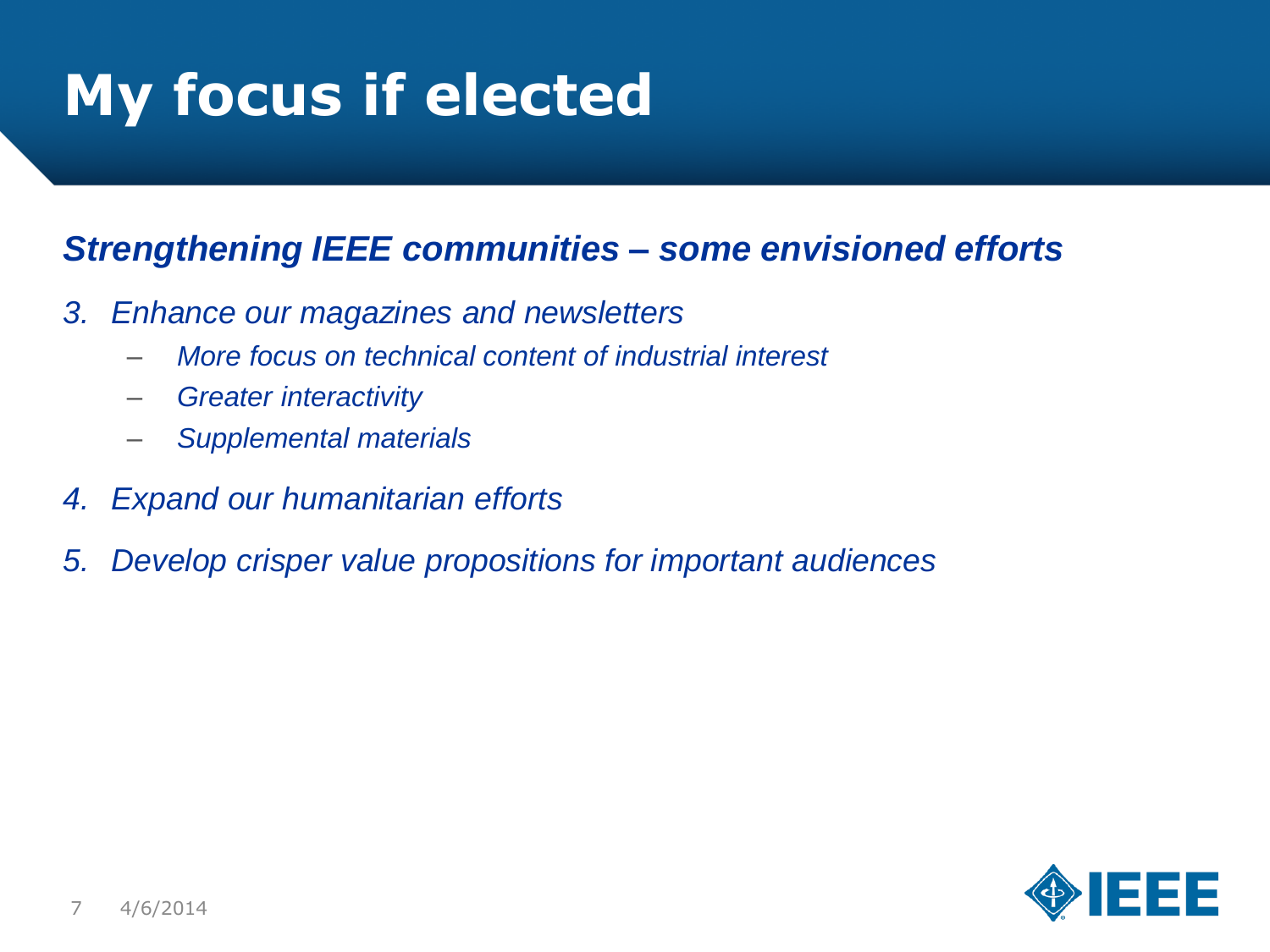### **Some Recent Contributions**

#### *Strengthening IEEE communities - activities strengthening TA technical communities*

- *As TAB VP – increased TAB support of Future Directions activities*  $\blacktriangleright$ 
	- *To better support industrial employees and early-career members*
- *As VP TA – initiated TAB Long Range Planning effort*
	- *New TA mission statement - Inspire, Foster and Empower Technology-Centric Worldwide Communities - shifted emphasis from products and services to TAB communities*
- *While VP TA – enabled community self-registration for FDC activities*  $\blacktriangleright$
- *As VP TA – initiated Membership Models Ad Hoc; this resulted in:*   $\blacktriangleright$ 
	- *Society membership experiment*
	- *IEEE Technical Community Spotlight - a free every-member publication which provides all IEEE members with magazine articles on topical technologies and information about participating in Future Directions communities*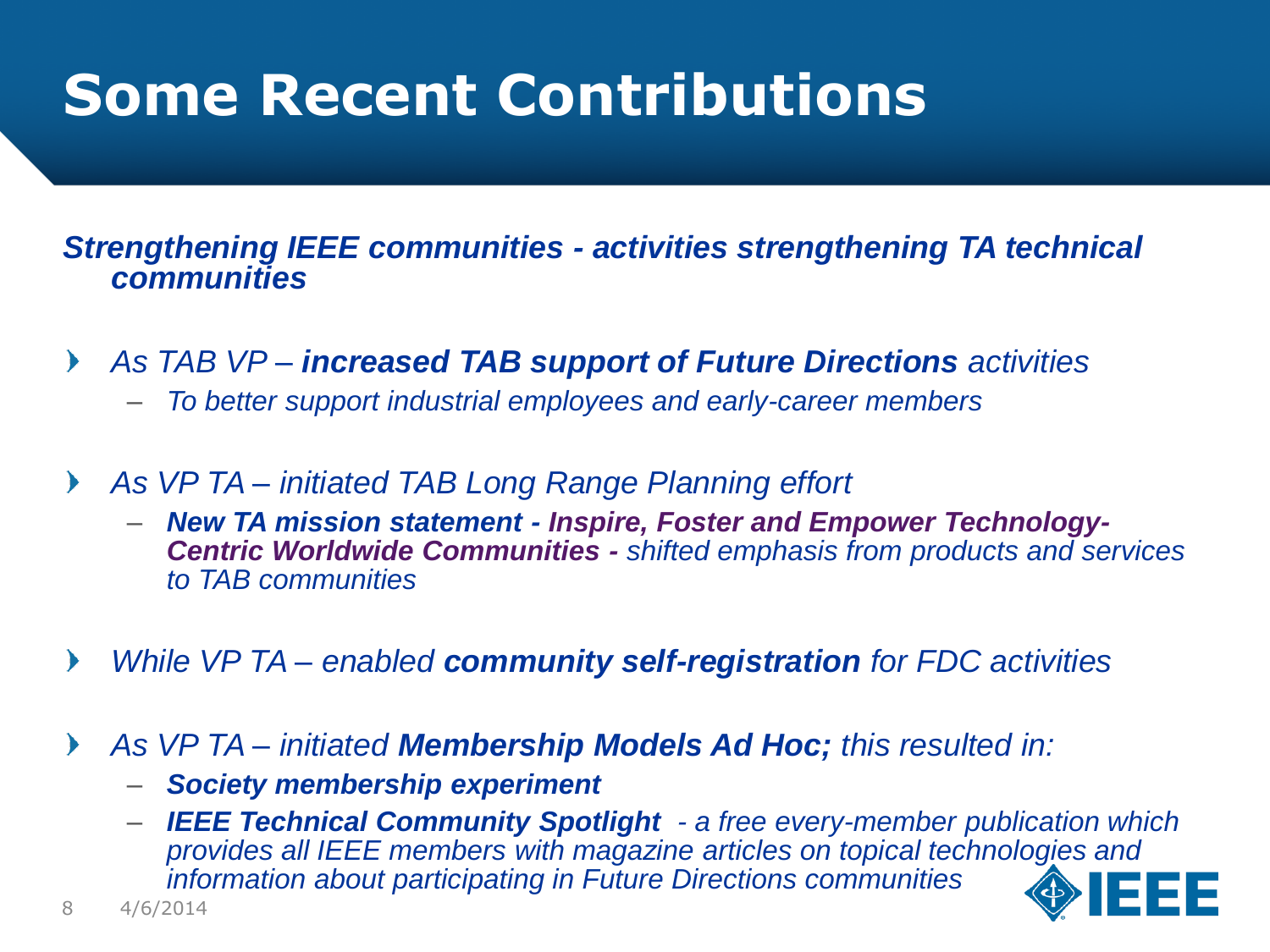### **Some Recent Contributions**

#### *Strengthening IEEE communities - activities strengthening TA technical communities*

- *As TAB VP – created TAB Hall of Honor – a new recognition*  $\blacktriangleright$
- *Later … at VP's request – created and chaired Ad Hoc on TAB Awareness*   $\blacktriangleright$ *and Branding*
	- *TA Value Proposition – helping members remain technically current; the many (personal and professional) benefits of community participation*
	- *New opportunities for more effective magazines, newsletters*
	- *New Opportunities for use of China Social Media*
- $\blacktriangleright$ *While VP – TAB adopts three-pronged Open Access strategy*